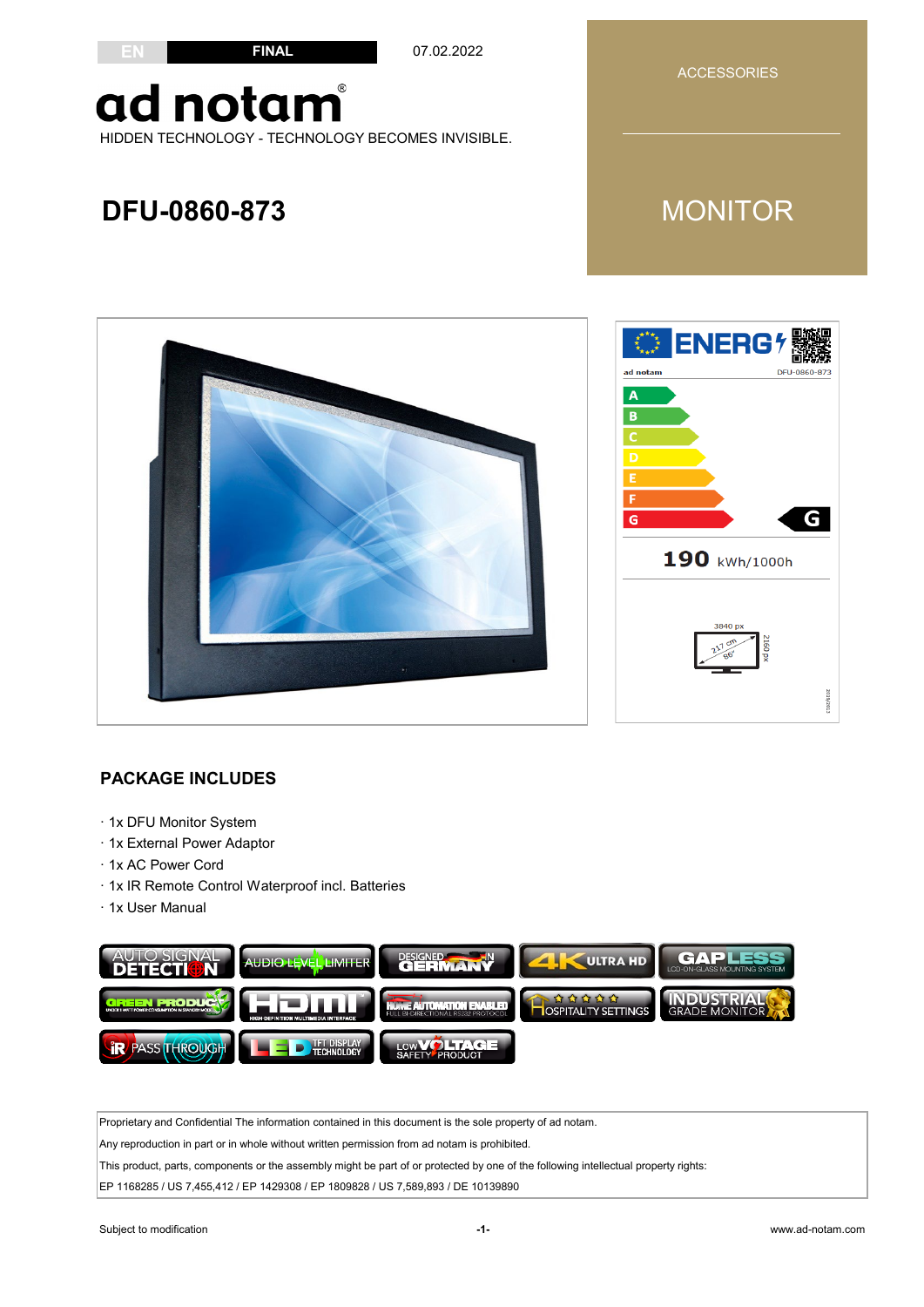**FINAL** 07.02.2022

## ad notam®

HIDDEN TECHNOLOGY - TECHNOLOGY BECOMES INVISIBLE.

#### **DFU-0860-873**

| <b>GENERAL INFORMATION</b>     |                                                |  |  |  |
|--------------------------------|------------------------------------------------|--|--|--|
| Article number                 | DFU-0860-873                                   |  |  |  |
| <b>Product dimensions *</b>    | 1987 x 1179 x 70 mm (78.23" x 46.42" x 2.76")  |  |  |  |
| <b>Product weight</b>          | 77 kg (169.76 lbs)                             |  |  |  |
| <b>Permitted product usage</b> | For In-Door-Use only                           |  |  |  |
| <b>Operating temperature</b>   | 0 to 50 Celcius (32 to 122 Fahrenheit)         |  |  |  |
| <b>Humidity</b>                | 20% - 80%                                      |  |  |  |
| <b>HS Code</b>                 | 85 28 52 91                                    |  |  |  |
| <b>Packaging type</b>          | Carton Box                                     |  |  |  |
| <b>Packaging dimensions</b>    | 2265 x 1550 x 490mm (89.17" x 61.02" x 19.29") |  |  |  |
| Packaging gross volume weight  | 344 kg                                         |  |  |  |